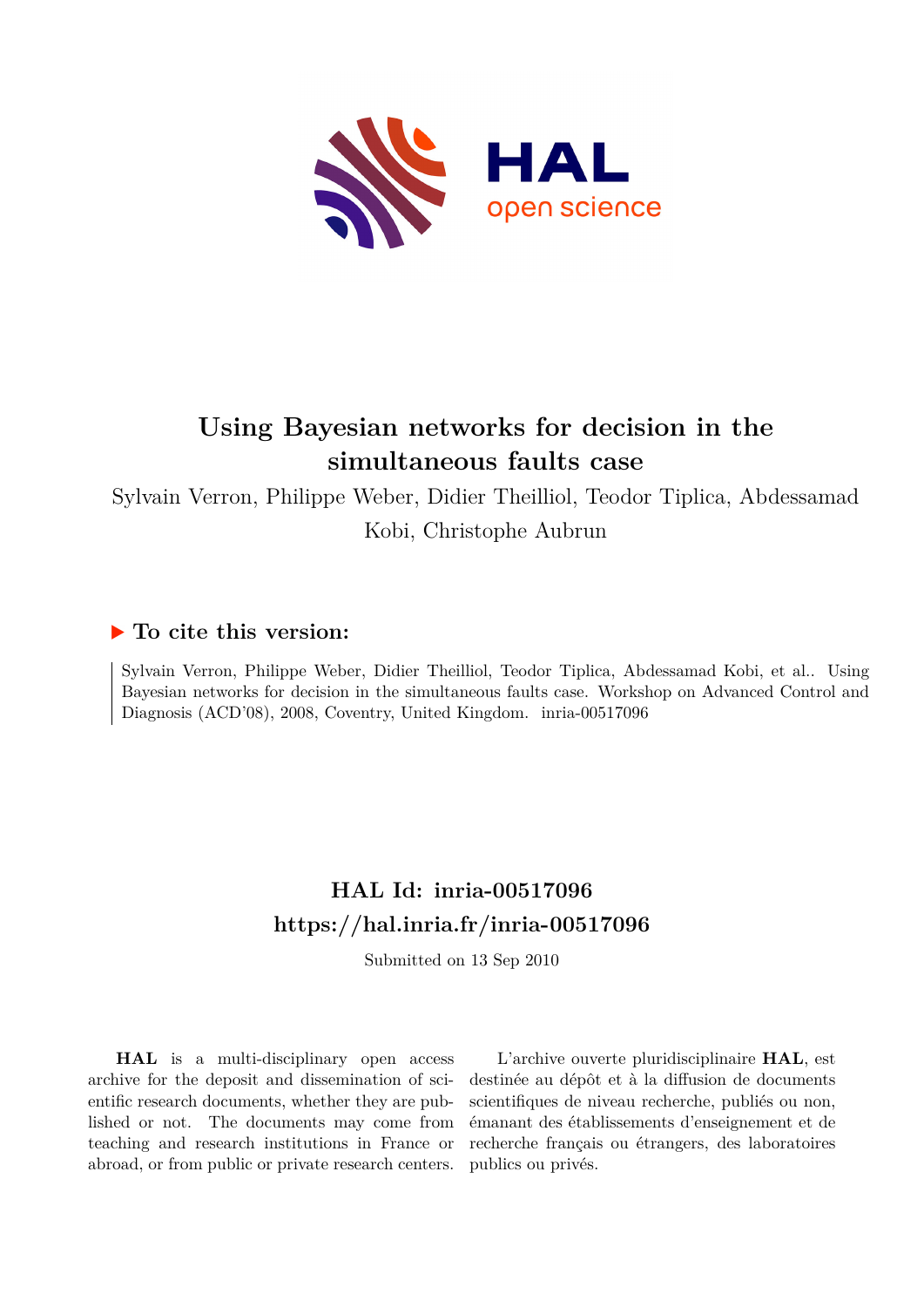# Using Bayesian networks for decision in the simultaneous faults case

Sylvain Verron <sup>∗</sup> Philippe Weber ∗∗ Didier Theilliol ∗∗ Teodor Tiplica <sup>∗</sup> Abdessamad Kobi <sup>∗</sup> Christophe Aubrun ∗∗

<sup>∗</sup> LASQUO/ISTIA, 49000 Angers, France (Tel: (33) 241 226 533; email:{sylvain.verron,teodor.tilplica,abdessamad.kobi}@univ-angers.fr). ∗∗ Centre de Recherche en Automatique de Nancy (CRAN), 54506 Vandoeuvre, France (Tel: (33) 383 684 465; e-mail:{philippe.weber,didier.theilliol,christophe.aubrun}@cran.uhpnancy.fr)

Abstract: The purpose of this article is to present a new method for process diagnosis with Bayesian network. The interest of this method is to propose a new structure of Bayesian network allowing to diagnose a system with the model-based framework or with the data-driven framework. A particular interest of the proposed approach is the use of continuous nodes in the network in order to evaluate the status of the process. The effectiveness and performances of the method are illustrated on a heating water process corrupted by various faults.

# 1. INTRODUCTION

Nowadays, industrial processes are more and more complex (lots of sensors and actuators). Consequently, an important amount of data can be obtained from a process. A process dealing with many variables can be named multivariate process. But, the monitoring of a multivariate process cannot be reduced to the monitoring of each process variable because the correlations between the variables have to be taken into account. Process monitoring is an essential task. The final goal of the process monitoring is to reduce variability, and so, to improve the quality of the product (Montgomery (1997)). The process monitoring comprises four procedures: fault detection (decide if the process is under normal condition or out-of-control); fault identification (identify the variables implicated in an observed out-of-control status); fault diagnosis (find the root cause of the disturbance); process recovery (return the process to a normal status).

Three major kinds of approaches exist for process monitoring (Chiang et al. (2001)): data-driven, model-based and knowledge-based. Theoretically, the best method is the model-based one because this method constructs mathematic models of the process. But, for large systems (lots of inputs, outputs and states), obtaining detailed and reliable models is very difficult. In the knowledge-based category are placed methods based on qualitative models like fault tree, FMECA, expert systems (Venkatasubramanian et al. (2003)). Finally, data-driven methods are techniques based on rigorous statistical development of process data.

The purpose of this article is to present a new method for the diagnosis of faults in industrial systems. This method is based on Bayesian networks. The major interest of this method is the diagnosis of the system when multiple faults occurred simultaneously. Moreover, this method is general enough in order to be applicable for model-based fault diagnosis and for data-driven fault diagnosis.

The article is structured in the following manner. In section 2, we introduce the fault diagnosis framework, and briefly detail the model-based fault diagnosis approach, the data-driven fault diagnosis approach, and give some links between these two approaches. The section 3 presents some previous works about the use of Bayesian networks for both approaches of fault diagnosis (model-based and data-driven). In section 4, we propose a new method for fault diagnosis using Bayesian networks, and evaluate it on an heating water process in section 5. Finally, section 6 concludes on interests and limitations of this method, and presents some perspectives of the fault diagnosis with Bayesian networks.

# 2. FAULT DIAGNOSIS FRAMEWORK

# 2.1 Model-based fault diagnosis

In the model-based fault diagnosis, an analytical model of the process is exploited. For each sample instant, the model gives the normal (fault free) value of each sensors or variables of the system. At this step, residuals are generated. Residuals are defined as the difference between a measurement and the corresponding reference value estimated with the model of the fault-free system (Fig. 1).



Fig. 1. Illustration of residuals generator

While a single residual is sufficient to detect a fault, a set of residuals is required for fault isolation. Several methods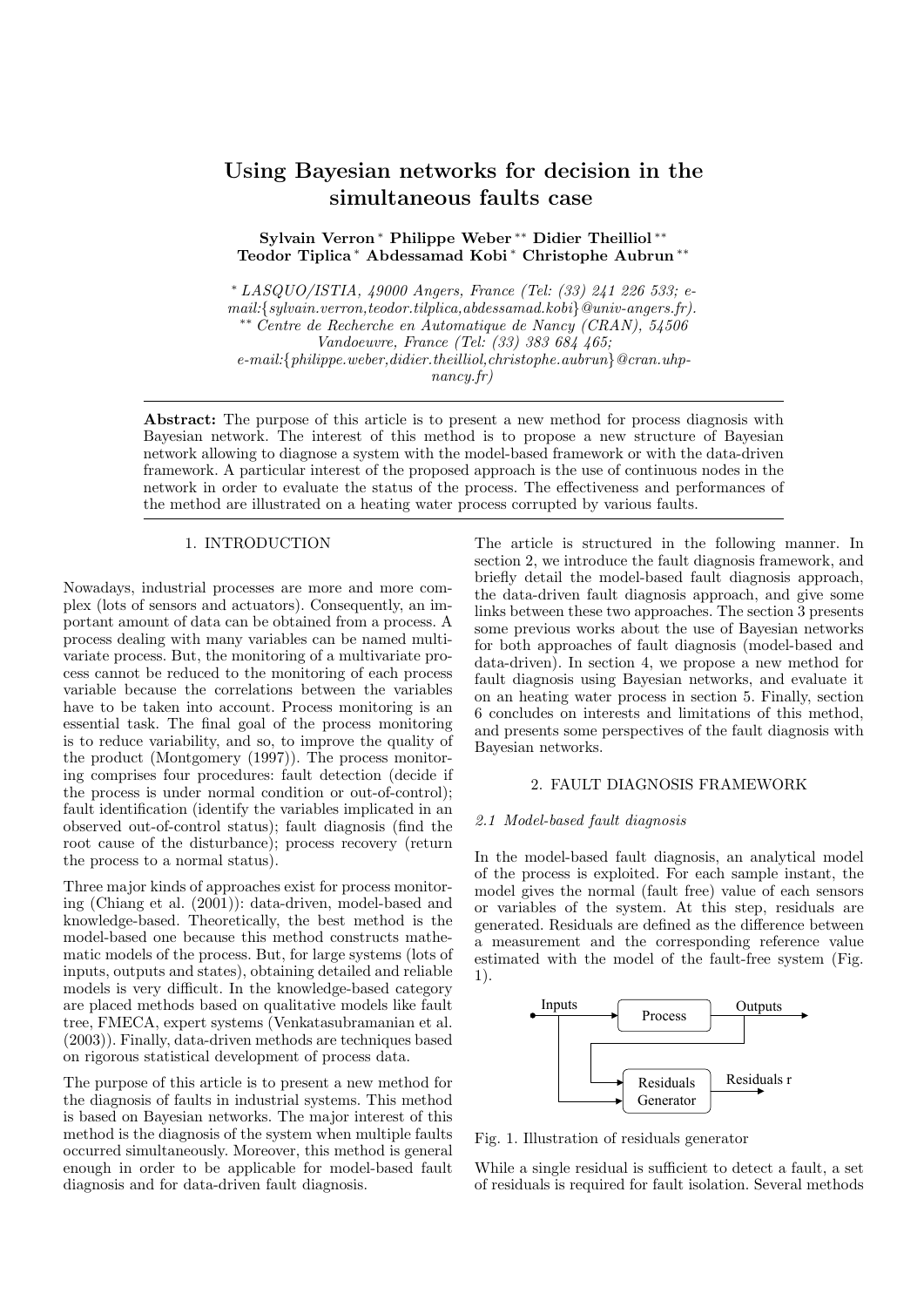have been proposed in the literature to generate structured residuals and to perform the fault diagnosis (Isermann and Ball (1996)). One of the most popular methods is the observer-based design (Frank (1990), Patton et al. (2000)). The causal knowledge-based addressed in (Montmain and Gentil (2000)) deals with the complexity of large scale systems. Another way to generate structured residuals is to develop models having an appropriate structure. The structured residuals may be generated by parity equations from the input-output model, or balance equations (chapters 6 and 9, Gertler (1998)). The objective is to decouple the faulty effects from each residual. Each residual is designed so that it is sensitive to different faults or subsets of faults.

Once the residuals generated, the fault diagnosis is based on their evaluations. A classical assumption is that the model of the process is defined in such a way that each residual, in the fault-free case, follows a Gaussian distribution. So, statistical hypotheses tests are generally used in order to decide if a residual is significant (fault in the process) or not (no fault in the process):

- H0 : the residual is not affected by a fault;
- H1 : the residual is corrupted by a fault.

This statistical test implicates two possible errors:  $\alpha$  (error of the first kind) giving false alarm rate of the test; and  $\beta$  (error of the second kind) giving the missed detection rate (Basseville and Nikiforov (1997)) of the test. An illustration of the test and the associated errors are given on the Fig. 2.



Fig. 2. Illustration of the error of the first kind  $\alpha$  and error of the second kind  $\beta$ 

For a given residual,  $ui$  represents the status of the residuals (symptoms):  $u_j$  is equal to "0" when the residual signal is closer to zero in some sense and equal to "1" otherwise.

Several approaches have been proposed to generate structured residuals and consequently to generate the incidence matrix (Frank (1990)). Let us consider the following example where three different faults  $(F1, F2 \text{ and } F3)$  can be isolated by designing three symptoms  $u_1$ ,  $u_2$  and  $u_3$ (Table 1).



In the Table 1, a "1" denotes that a symptom  $ui$  is sensitive to a fault  $(F1, F2 \text{ or } F3)$ , while a  $\overset{6}{\prime}0$ " denotes insensitivity to a fault. This table is called an incidence matrix and can be considered as an a priori knowledge. Each column of the incidence matrix represents a fault signature: the vector  $[0 \ 1 \ 1]^T$  corresponds to the signature of the faulty element F1.

# 2.2 Data-driven fault diagnosis

In the data-driven fault diagnosis, the diagnosis procedure can be seen as a classification task (Chiang et al. (2001)). Indeed, today's processes give many measurements. These measurements can be stored in a database when the process is in fault-free case, but also in the case of identified fault. Assuming that the number of types of fault (classes) and that the belonging class of each observation is in the database (learning sample), the fault diagnosis can be viewed as a supervised classification task whose objective is to class new observations to one of the existing classes Denoeux et al. (1997).

For example, given a learning sample of a bivariate system with three different known fault as illustrated in the Fig. 3, we can easily use supervised classification to classify a new faulty observation.



Fig. 3. Bivariate system with three different known faults

Many classifiers have been developed, we can cite FDA (Fisher Discriminant Analysis) (Duda et al. (2001)), SVM (Support Vector Machine) (Vapnik (1995)), kNN (knearest neighborhood) (Cover and Hart (1967)), ANN (Artificial Neural Networks) (Duda et al. (2001)) and Bayesian classifiers (Friedman et al. (1997)).

One of the major problem of the classification techniques for the fault diagnosis is the assumption that only one fault can occur simultaneously. This is a problem because, in many situations, multiple faults can occurred at the same time. A possibility to obtain a diagnosis taking into account multiple faults occurrence is to use statistical tests like  $T^2$  control chart (Hotelling (1947)) on each classes of known fault (Verron et al. (2008)). But, for this case, a lot of data is needed.

# 2.3 Linkings

As we have seen in previous sections, data-driven or model-based diagnosis use hypotheses tests in order to decide if a symptom is present in the process. Knowing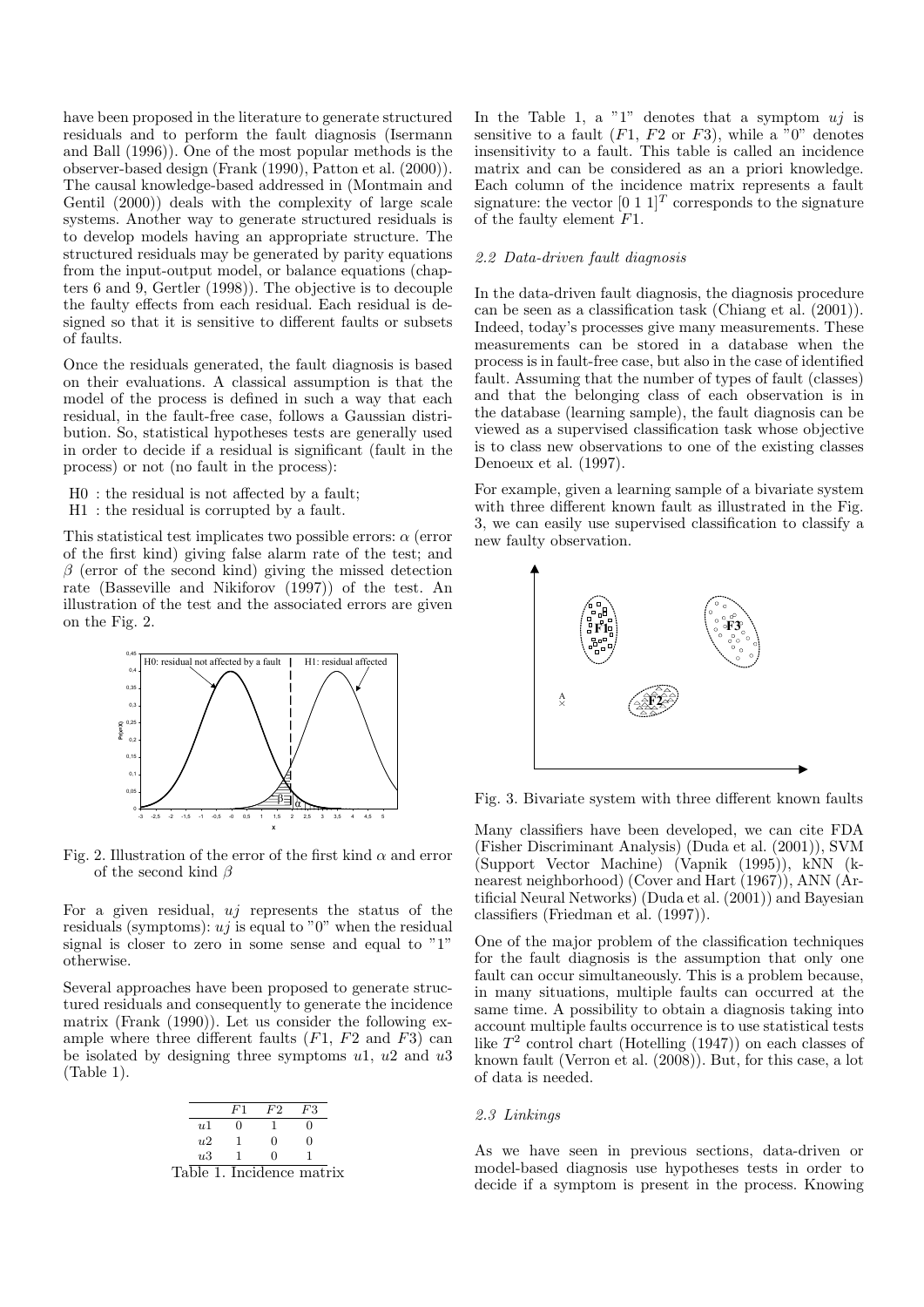the different symptoms of the process, a decision can be made with the help of the incidence matrix. In the datadriven approach, inputs of the statistical tests are directly the variables of the process or computed features from the variables (like principal component analysis (Jackson (1985))). In the case of the model-based fault diagnosis, inputs of the statistical tests are the residuals obtained from the residuals generator. However, in each case, an assumption is made on the data (the residuals or directly the variables). This assumption is that the data follows normal (Gaussian) distribution. So, in the two approaches, statistical tests implicating Gaussian variables is needed.

Gaussian variables are continuous variables, but symptoms and decisions are discrete variables. An interesting tool allowing to treat these two kinds of variables is the Bayesian network. Moreover, some approaches for the fault diagnosis using Bayesian networks (model-based and datadriven approaches) have already been developed.

A Bayesian Network (BN) (Jensen (1996)) is an acyclic graph where each variable is a node (that can be continuous or discrete). Edges of the graph represent dependences between linked nodes. A formal definition is given here:

A Bayesian network is a triplet  $\{{\bf G},~{\bf E},~{\bf D}\}$  where:

- $\{G\}$  is a directed acyclic graph,  $G = (V, A)$ , with V the ensemble of nodes of G, and A the ensemble of edges of G,
- $\{E\}$  is a finite probabilistic space  $(\Omega, Z, p)$ , with  $\Omega$  a nonempty space, Z a collection of subspace of  $\Omega$ , and p a probability measure on Z with  $p(\Omega) = 1$ ,

{D} is an ensemble of random variables associated to the nodes of G and defined on E such as:

$$
p(V_1, V_2, \dots, V_n) = \prod_{i=1}^n p(V_i|C(V_i))
$$
 (1)

with  $C(V_i)$  the ensemble of causes (parents) of  $V_i$  in the graph G.

# 3. PREVIOUS WORKS WITH BAYESIAN NETWORKS

#### 3.1 Model-based fault diagnosis

In (Weber et al. (2006)), authors propose a Bayesian network in order to model the incidence matrix and the associated decision given the different symptoms of the system. Before to expose this method, we define Bayesian network. The relationship between symptoms and faults are represented by a graph. Obviously a fault can be considered as the cause of the residual deviation. Therefore, some connections can be established from the fault to the symptoms in order to define the relation of causality between fault occurrence and the symptom states. Whereupon, a Bayesian network can define directly an incidence matrix  $D(n, j)$ . Let us consider two incidence matrices that represent two different cases of possible isolability conditions (Fig. 4). The modelling of the incidence matrices with Bayesian networks is given under the two incidence matrices.

The proposed structure is interesting. But, this technique implicates a loss of information (Dougherty et al. (1995)).



Fig. 4. Modelling of incidence matrices with BN

Indeed, inputs of the networks are not the residuals (continuous values), but the symptoms (discrete values obtained from the results of statistical tests).

# 3.2 Data-driven fault diagnosis

In (Verron et al. (2007)), authors have demonstrated that a  $T^2$  control chart (Hotelling (1947)) could be modelled with a Bayesian network. For that, two nodes are used: a Gaussian multivariate node  $\boldsymbol{X}$  representing the data and a bimodal node F representing the state of the process. The bimodal node  $F$  has the following modalities:  $IC$  for in control and OC for out-of-control. Assuming that  $\mu$ and  $\Sigma$  are respectively the mean vector and the variancecovariance matrix of the process, the process can be monitored with the following rule: if  $P(IC|x) < P(IC)$ then the process is out-of-control (a fault has occurred in the process). This Bayesian network is represented on the Fig. 5, where the conditional probabilities tables for each node are given.



Fig. 5. Control chart with Bayesian network

The coefficient c implicated in the modelling of the control chart by Bayesian network (Fig. 5) is the root (different of 1) of the following equation (Verron et al. (2007)):

$$
1 - c + \frac{pc}{LC} \ln(c) = 0 \tag{2}
$$

where  $p$  is the dimension (number of variables) of the system to monitor, and  $CL$  is the control limit of the equivalent  $T^2$  control chart. Very often,  $CL$  is equal to  $\chi^2_{\alpha,p}$ , the quantile at the value  $\alpha$  of the distribution of the  $\chi^2$  with p degree of freedom (Montgomery (1997)). So,  $\alpha$ allows to tune the false alarm rate of the control chart.

# 4. THE PROPOSED APPROACH

In this section, we propose a new structure of Bayesian network for the fault diagnosis of systems. This new structure is based on the association of the two previous works presented in the last section.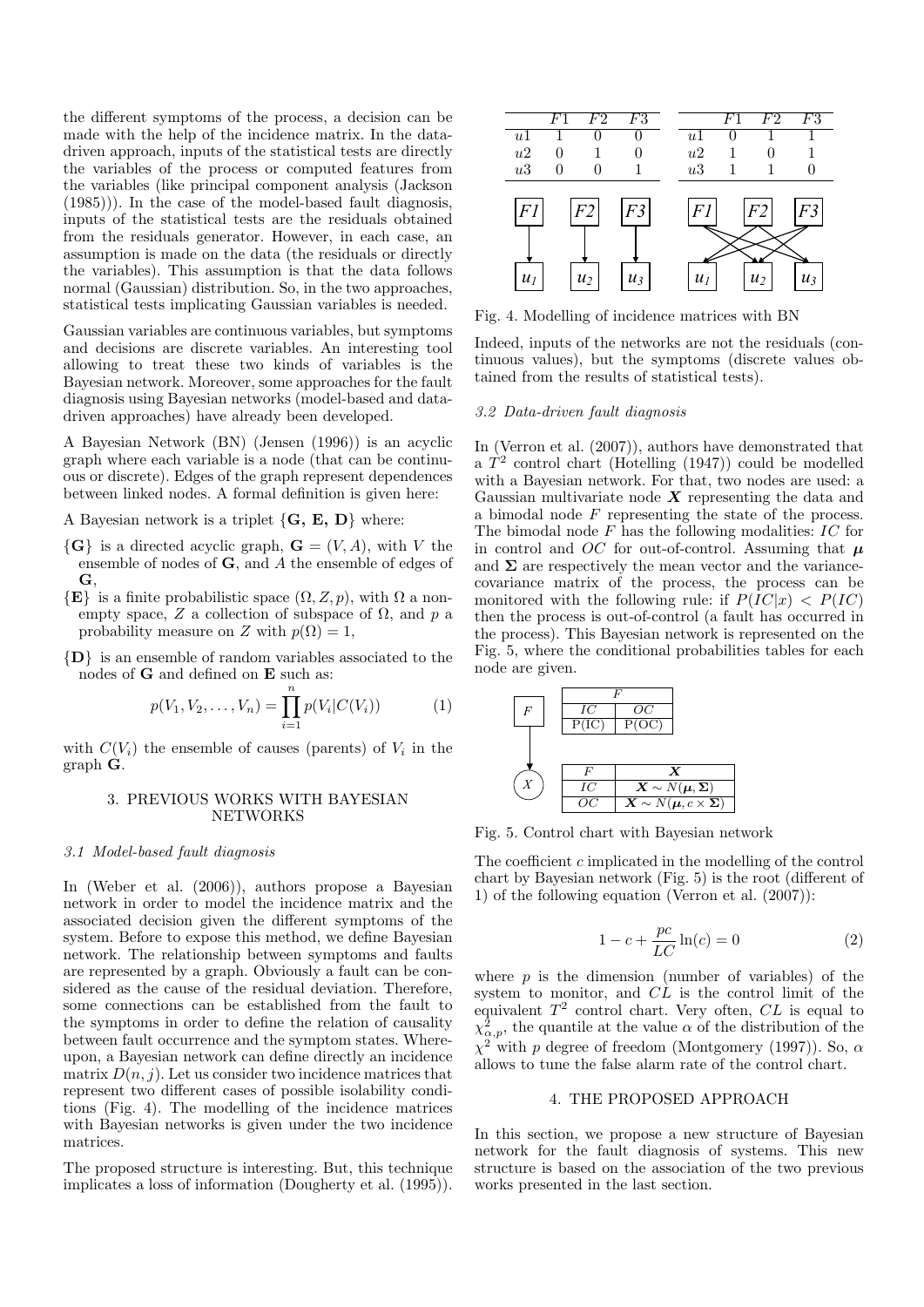As we have already described, the approach of (Weber et al. (2006)) uses the symptoms (results of hypotheses tests) as observations for the network. But, as the symptoms is discretized (a continuous measure is transformed in "0" or "1"), this method loses some information from the process. So, a more interesting technique is to treat the continuous values (values of the residuals) directly in the network. This procedure has two advantages. Firstly, as we have said before, no information is lost. Secondly, the task of hypotheses tests is directly made in the network, and so the evaluation of residuals is transparent.

For this approach, we can use the modelling of control chart in a Bayesian network. Indeed, as demonstrated in (Montgomery (1997)), a control chart is a suite of hypotheses tests. The control chart previously presented is a multivariate control chart (taking into account multivariate data). However, the univariate case is simply a specific case of the multivariate control chart. So, the following structure (Fig. 6) is proposed in order to deal directly with the residuals of the analytical model. This is the structure of the right incidence matrix of the Fig. 4.



Fig. 6. The proposed structure

The Conditional Probabilities Table (CPT) of the two different types of nodes (discrete and continuous) are given in Tables 2 and 3.



Table 2. CPT of the discrete nodes

| F 1. | $F_{k+1}$ |                                                                                |
|------|-----------|--------------------------------------------------------------------------------|
| IС   | IС        | $\overline{r3 \sim \mathcal{N}(\mu_{ri}, \sigma_{ri}^2)}$                      |
| IС   | OCl       | $\overline{r_3 \sim \mathcal{N}}(\mu_{ri}, c_{\alpha\%} \times \sigma_{ri}^2)$ |
| ΩC   | IС        | $\overline{r3 \sim} \mathcal{N}(\mu_{ri}, c_{\alpha\%} \times \sigma_{ri}^2)$  |
| OC.  | OC        | $\overline{r_3} \sim \mathcal{N}(\mu_{ri}, c_{\alpha\%} \times \sigma_{ri}^2)$ |
|      | -3. CPT o | f the continuous n                                                             |

In Table 3,  $\mu_{ri}$  and  $\sigma_{ri}$  are respectively the mean and the standard deviation of the residual  $r_i$  for the free-fault conditions. We also precise that  $c_{\alpha\%}$  is the coefficient c (equation 2) for a false alarm rate of  $\alpha$  percent. Values of  $c_{\alpha\%}$  for different  $\alpha$  are given in Table 4.

| $\alpha$                                                 | 0.1 | 0.05 | 0.02 | 0.01 | 0.005                                                           | 0.0027 |
|----------------------------------------------------------|-----|------|------|------|-----------------------------------------------------------------|--------|
| $c_{\alpha\%}$                                           |     |      |      |      | $11.93$   $42.57$   $218.58$   $754.54$   $2634.50$   $8092.96$ |        |
| Table 4. Values of $c_{\alpha\%}$ for different $\alpha$ |     |      |      |      |                                                                 |        |

An other interesting aspect of the proposed approach is the fact that we can use this model for both: modelbased fault diagnosis, and also data-driven fault diagnosis. Indeed, instead to input the residuals into the network, we can input directly the measurement of the process. But, in this data-driven case, continuous variables can have correlations between them. So, in this case, correlations will be represented as edges between the correlated variables. One commonly used data-driven algorithm for this structure learning is called PC (Spirtes et al. (1993)), which uses a series of statistical significance tests of conditional independence. For Gaussian nodes, PC uses the tests of partial correlation with Fisher's z-transform (Kalisch and Buhlmann (2007)).

# 5. APPLICATION

#### 5.1 Process description

To illustrate our approach, we proposed to consider a simulation example: a heating water process. The process is presented in Fig. 7.



Fig. 7. The studied system: a heating water process

It is composed of a tank equipped with two heating resistors  $R_1$  and  $R_2$ . The inputs are the water flow rate  $Q_i$ , the water temperature  $T_i$  and the heater electric power  $P$ . The outputs are the water flow rate  $Q_0$  and the temperature  $T$  which is regulated around an operating point. The temperature of the water  $T_i$  is assumed to be constant. The objective of the thermal process is to assure a constant water flow rate with a given temperature. In this analysis only sensor and components failures are considered: level sensor  $H$ , output temperature sensor  $T$ and output flow rate sensor  $Q_0$ . The detailed mathematical model of the simulated system can be found in (Weber et al. (2008)). From model-based fault diagnosis, a classical observer scheme approach is considered. Based on a state space representation of the system around an operating condition where output vector is equal to  $[H \ T]^T$  and input vector  $[Q_i \ P]^T$ , structured residual are generated and evaluated in order to detect when  $H$  level sensor or T temperature sensor faults occur. Moreover according to the physical equation between output flow rate  $Q_0$  and liquid level  $H$ , other residual could be established, the fault incidence matrix is defined in Table 5.

|                | H | $Q_0$ |                                |
|----------------|---|-------|--------------------------------|
| u <sub>1</sub> |   |       |                                |
| u2             |   |       |                                |
| u3             |   |       |                                |
|                |   |       | Incidence matrix of the heatin |

Table 5. Incidence matrix of the heating water process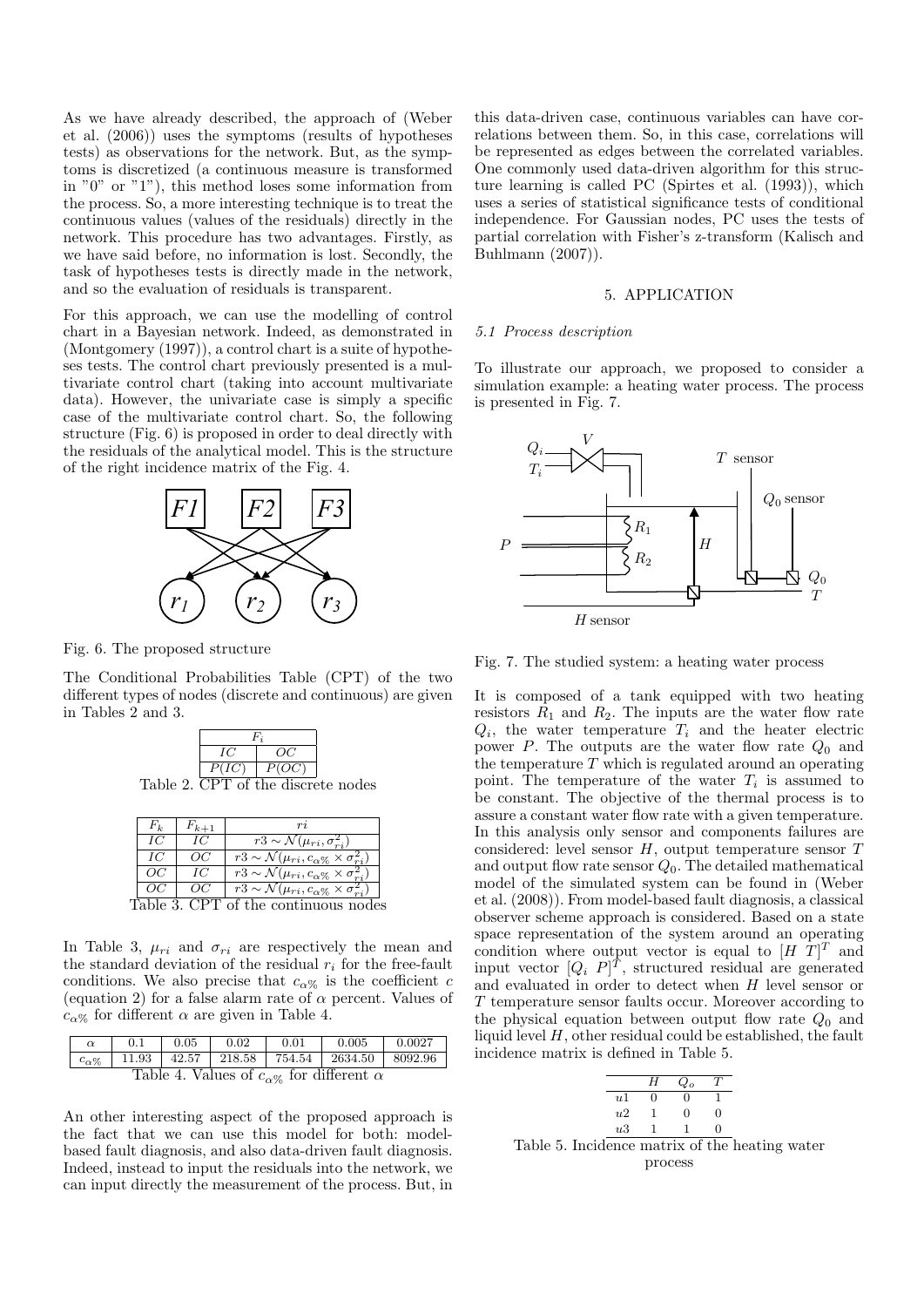# 5.2 Construction of the bayesian network

Based on the incidence matrix of the process (Table 5), the structure of the bayesian network for the diagnosis of the heating water process is constructed (Fig. 8). We precise that in both cases (model-based fault diagnosis and datadriven fault diagnosis) the incidence matrix is the same.



Fig. 8. Bayesian network for the fault diagnosis of the heating water process

We define the different conditional probabilities tables (CPT) as indicated in Tables 6, 7 and 8. We precise that for each discrete node (the different faults), we have decided to place the a priori probabilities to 0.5. So, it signifies that if an a posteriori probability of a fault is greater than 0.5, then this fault is detected in the process. Concerning the continuous node, we have decided that in the case of a sole conditional fault under the residual, we adopt an  $\alpha$ of  $2\%$ , but in the case of more faults, we adopt  $1\%$  (see Table 8).

|                                          | T, H & $Q_0$ |     |  |
|------------------------------------------|--------------|-----|--|
|                                          |              | OC. |  |
|                                          | 0.5          | 0.5 |  |
| Table 6. CPT of the nodes T, H and $Q_0$ |              |     |  |

| $T$ or $H$ | $r1$ or $r2$                                                             |  |
|------------|--------------------------------------------------------------------------|--|
|            | $ri \sim \mathcal{N}(\mu_{ri}, \sigma_{ri}^2)$                           |  |
|            | $\overline{ri \sim \mathcal{N}(\mu_{ri}, c_{2\%} \times \sigma_{ri}^2)}$ |  |
|            | Table 7. CPT of the nodes $r1$ and $r2$                                  |  |

| Н                             |     | rЗ                                                                        |  |  |
|-------------------------------|-----|---------------------------------------------------------------------------|--|--|
| IС                            | IC  | $\overline{r}3 \sim \mathcal{N}(\mu_{r3}, \sigma_{r3}^2)$                 |  |  |
| IС                            | OC. | $\overline{r}3 \sim \mathcal{N}(\mu_{r3}, c_{2\%} \times \sigma_{r3}^2)$  |  |  |
| OC                            | IC  | $\overline{r_3 \sim \mathcal{N}(\mu_{r3}, c_{2\%} \times \sigma_{r5}^2)}$ |  |  |
|                               |     | $\overline{r_3} \sim \mathcal{N}(\mu_{r3}, c_{1\%} \times \sigma_{r3}^2)$ |  |  |
| Table 8. CPT of the node $r3$ |     |                                                                           |  |  |

In the case of the data-driven fault diagnosis, we have exactly the same structure and conditional probabilities tables, except that parameters  $\mu_{ri}$  and  $\sigma_{ri}$  are replaced by  $\mu_{xi}$  and  $\sigma_{xi}$  for  $i = 1, 2, 3$ .

We have simulated the process under the following scenario:

- Samples 1 to 9: the system is in a fault-free case.
- Samples 10 to 14: a bias on the sensor  $Q_0$  is assumed to occur after sample k=9 and to vanish after sample  $k = 14$ .
- Samples 15 to 27: the system is in a fault-free case.
- Samples 28 to 40: T and H sensors faults are supposed to occur simultaneously after sample k=27.

All the simulations have been made with Matlab/Simulink and the BNT (BayesNet Toolbox) developed by Murphy (Murphy (2001)).

# 5.3 Results

The results of the simulation are given on the following graphs (Fig. 9). These graphs represent the respective a posteriori probabilities of each fault, given the observations  $(r \text{ or } x)$ . For a given observation instant and a given fault, if the a posteriori probability of the fault is greater than the a priori probability of the fault (here, fixed to 0.5), then we can say that the fault has occurred in the process.



Fig. 9. Results of the simulation

On the Fig. 9, on each graphs, straight lines represents the fixed a priori probabilities of each fault. So, these lines can be named decision limits. The first interesting remark is to view that there are very low variations between the model-based and the data-driven approaches. These variations are very low because faults of this system are very significant in the both cases (high steps on the residuals and on the variables). A detailed analysis is given here for each part of the simulation:

- Samples 1 to 9: no fault is diagnosed.
- Samples 10 to 14: the residual  $r_3$  (and variable  $x_3$ ) is affected. So, a fault is declared on  $Q_0$ . We can see that the probability of fault on H grows up (due to the relation between  $r_3$  (or  $x_3$ ) and the fault H), but as the residual  $r_2$  (or variable  $x_2$ ) is not affected, this fault is not declared.
- Samples 15 to 27: no fault is diagnosed.